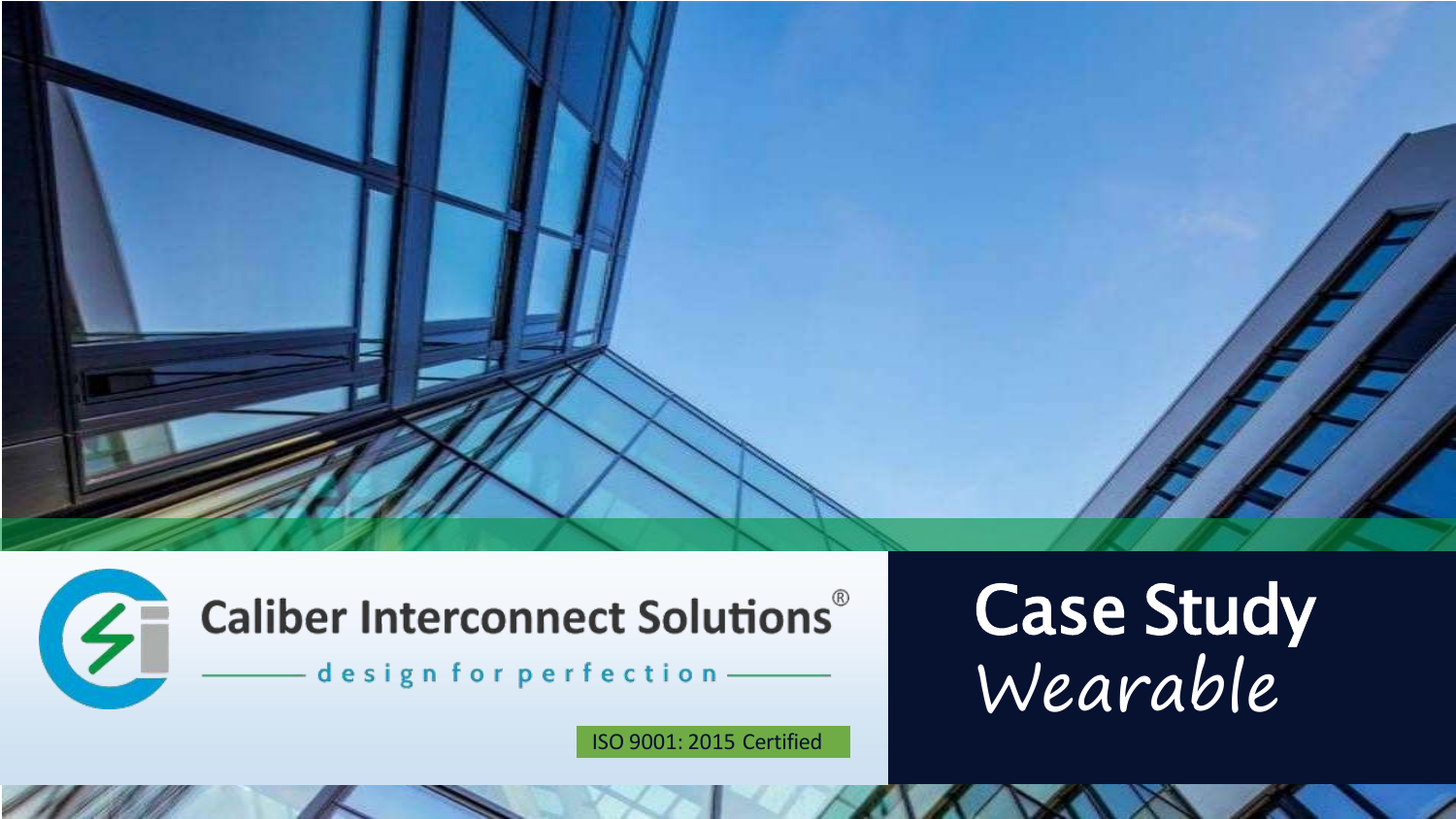# Case Study

# Wearable **IOT Security** Device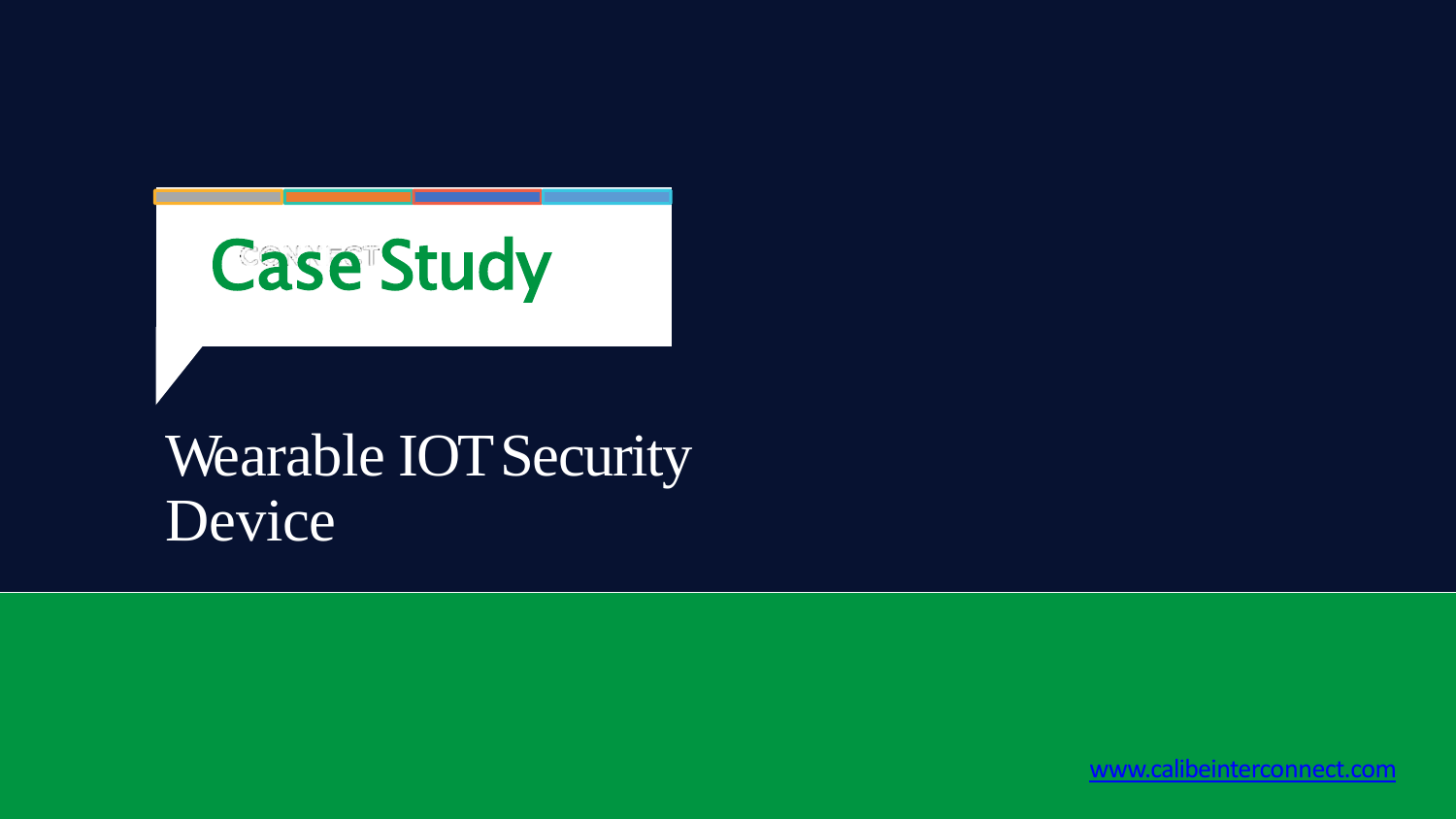# **WEARABLEIOT**

## SECURITYDEVICE

### **Project**

Battery operated Wearable IOT device with security features

### **ExecutionMode**

Turn – key Solution – Offsite Development

### **Customer**

US Product Development Company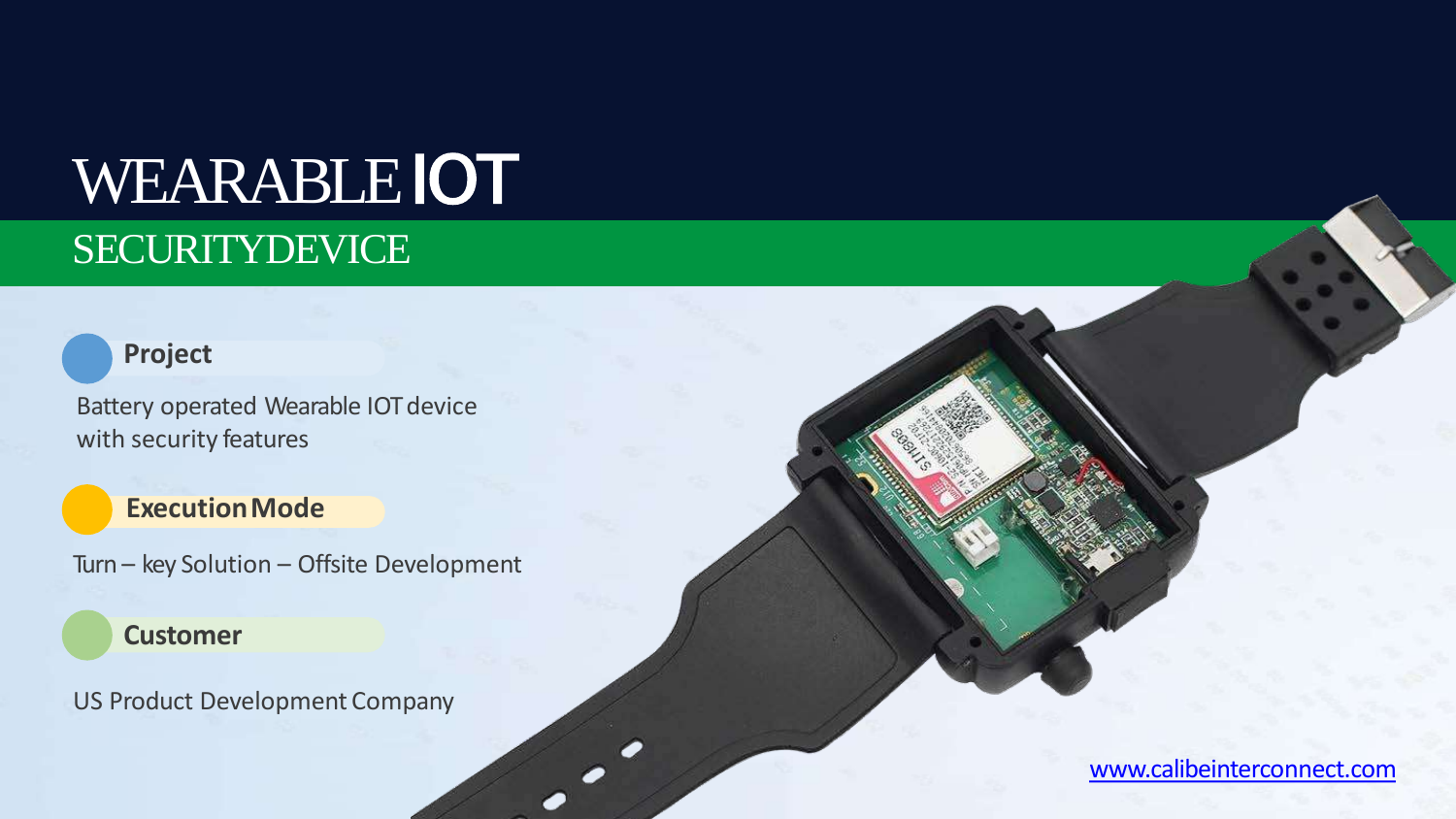# WEARABLE

### SECURITYDEVICE

### **Project Description**

n п Π n п n

It is a wrist wearable security device for kids. The device detects Perimeter violation, Kidnap situation or Drowned situation. Onboard GPS module with Accelerometer, Temperature Sensor and Water Level Indicator and alerts parent via SMS with GPS location and alarm events.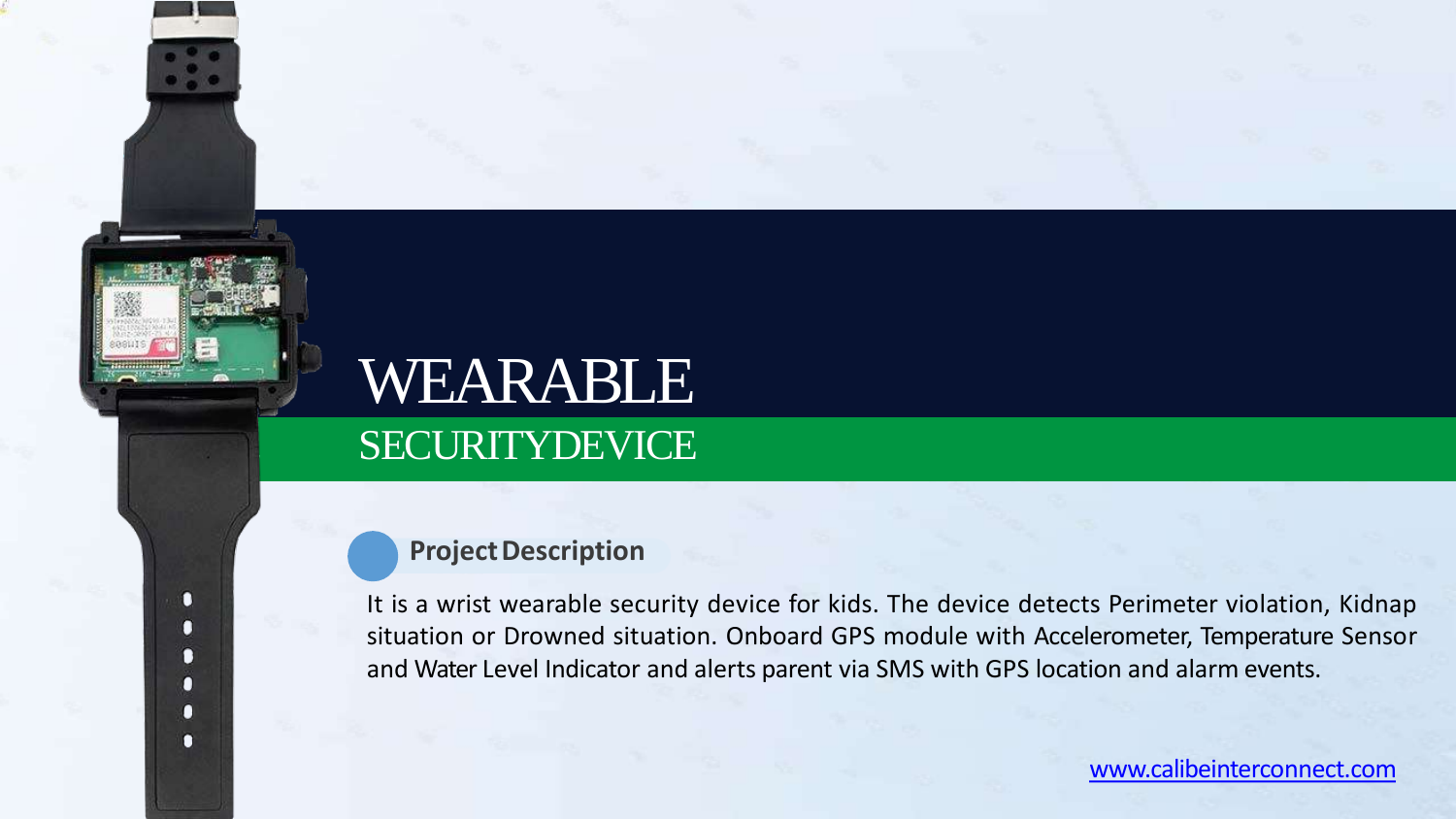

## Electronics Inside the Box

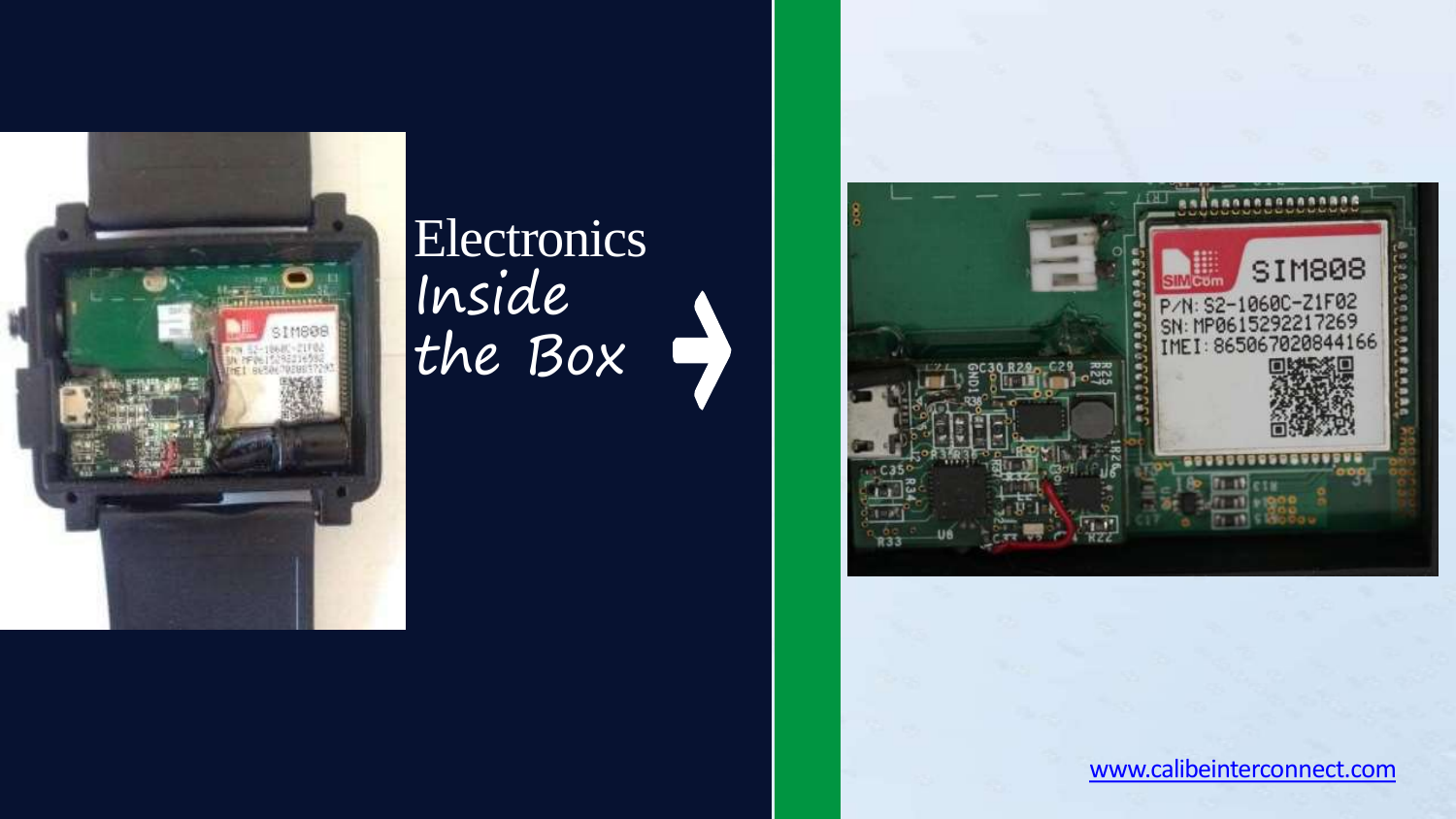# What We Delivered



### **Designed and developed the completeunit**

Concept to Product Delivery  $\blacksquare$ 



MechanicalEnclosure